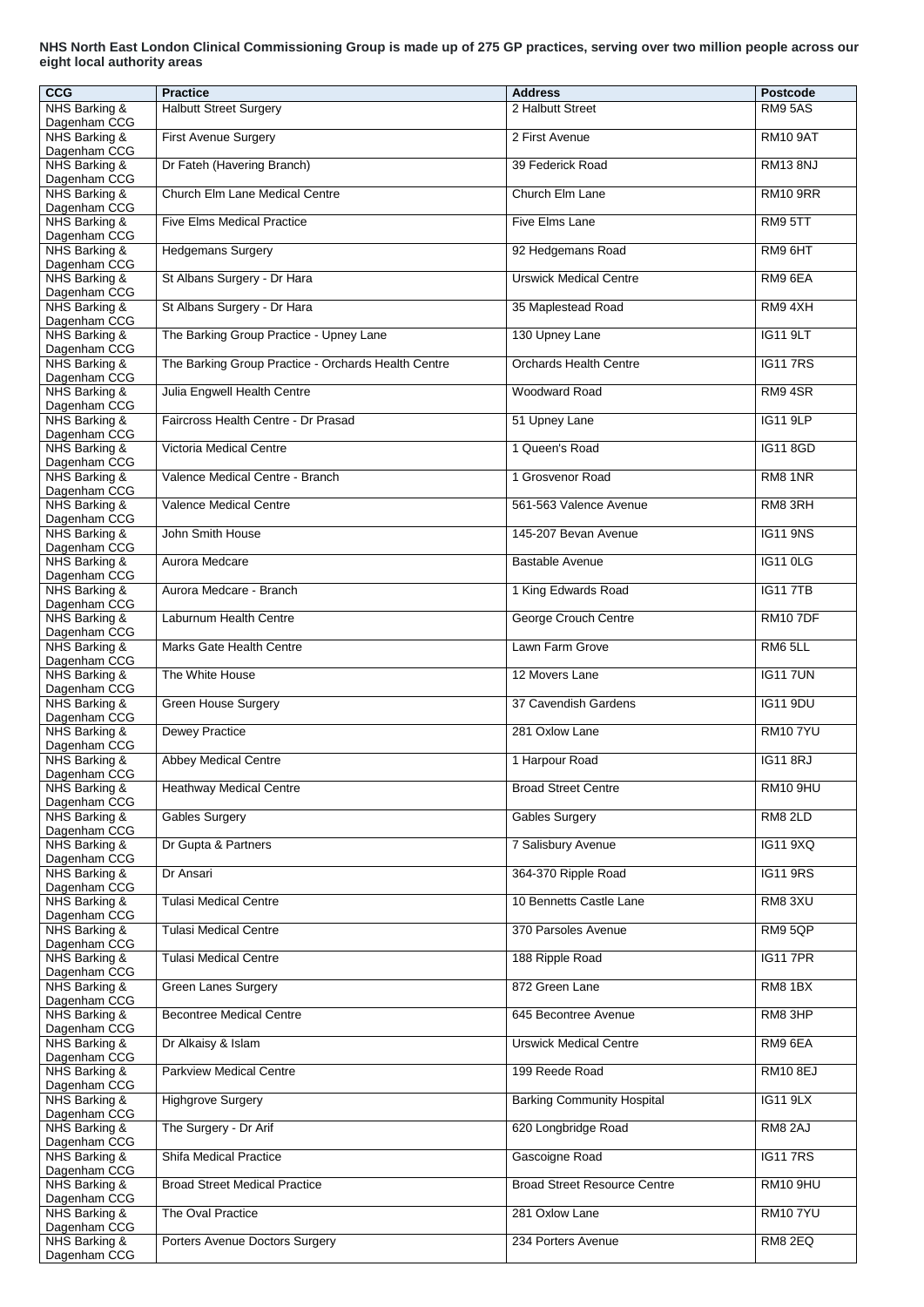| NHS City and                       | Lower Clapton Group Practice                           | 36 Lower Clapton Road        | E5 0PQ          |
|------------------------------------|--------------------------------------------------------|------------------------------|-----------------|
| <b>Hackney CCG</b><br>NHS City and | <b>Barton House Group Practice</b>                     | 233 Albion Road              | N16 9JT         |
| <b>Hackney CCG</b><br>NHS City and | <b>Stamford Hill Group Practice</b>                    | 2 Egerton Road               | <b>N16 6UA</b>  |
| Hackney CCG<br>NHS City and        | Kingsmead Healthcare                                   | 4 Kingsmead Way              | <b>E95QG</b>    |
| Hackney CCG<br>NHS City and        | <b>Nightingale Practice</b>                            | 10 Kenninghall Road          | <b>E5 8BY</b>   |
| <b>Hackney CCG</b><br>NHS City and | <b>London Fields Medical Centre</b>                    | 38-44 Broadway Market        | <b>E8 4QJ</b>   |
| <b>Hackney CCG</b><br>NHS City and | <b>Somerford Grove Practice</b>                        | <b>Somerford Grove</b>       | <b>N167UA</b>   |
| Hackney CCG<br>NHS City and        | <b>Richmond Road Medical Centre</b>                    | 136 Richmond Road            | <b>E8 3HN</b>   |
| <b>Hackney CCG</b><br>NHS City and | <b>Cedar Practice</b>                                  | John Scott Health Centre     | <b>N4 2NU</b>   |
| Hackney CCG<br>NHS City and        | Beechwood Medical Centre - Dr Nathans                  | 86-86a Dalston Lane          | <b>E8 3AH</b>   |
| <b>Hackney CCG</b><br>NHS City and | Whiston Road Surgery - Branch (Tahalini RP & Partners) | 219 Kingsland Road           | <b>E2 8AN</b>   |
| Hackney CCG<br>NHS City and        | Southgate Road Medical Centre (Tahalini RP & Partners) | 101-103 Southgate Road       | <b>N13JS</b>    |
| Hackney CCG<br>NHS City and        | <b>Athena Medical Centre</b>                           | 21 Atherden Road             | <b>E5 0QP</b>   |
| <b>Hackney CCG</b><br>NHS City and | <b>Dalston Practice</b>                                | 1b Madinah Road              | <b>E8 1PG</b>   |
| Hackney CCG                        |                                                        | 28 Shore Road                | <b>E97TA</b>    |
| NHS City and<br><b>Hackney CCG</b> | <b>Well Street Surgery</b>                             |                              |                 |
| NHS City and<br><b>Hackney CCG</b> | De Beauvoir Surgery                                    | 30 Hertford Road             | <b>N1 5QT</b>   |
| NHS City and<br><b>Hackney CCG</b> | <b>Gadhvi Practice</b>                                 | Fountayne Road Health Centre | <b>N167EA</b>   |
| NHS City and<br><b>Hackney CCG</b> | <b>Lawson Practice</b>                                 | <b>85 Nuttall Street</b>     | <b>N1 5HZ</b>   |
| NHS City and<br>Hackney CCG        | Lea Surgery                                            | <b>Alfred Heath Centre</b>   | <b>E96AG</b>    |
| NHS City and<br>Hackney CCG        | <b>Statham Grove Surgery</b>                           | <b>Statham Grove</b>         | N16 9DP         |
| NHS City and<br>Hackney CCG        | Queensbridge Group Practice                            | 24 Holly Street              | E8 3XP          |
| NHS City and<br><b>Hackney CCG</b> | <b>Heron Practice</b>                                  | John Scott Health Centre     | <b>N4 2NU</b>   |
| NHS City and<br><b>Hackney CCG</b> | <b>Elsdale Street Surgery</b>                          | 28 Elsdale Street            | E9 6QY          |
| NHS City and<br>Hackney CCG        | <b>Riverside Practice</b>                              | Theydon Road Health Centre   | E5 9BQ          |
| NHS City and<br>Hackney CCG        | Wick Health Centre (MA Osen)                           | Kenworthy Road Health Centre | <b>E9 5TD</b>   |
| NHS City and<br>Hackney CCG        | Sandringham Practice                                   | 1 Madinah Road               | <b>E8 1PG</b>   |
| NHS City and<br>Hackney CCG        | Greenhouse Walk-in                                     | 19 Tudor Road                | <b>E97SN</b>    |
| NHS City and<br>Hackney CCG        | <b>Shoreditch Park Surgery</b>                         | 10 Rushton Street            | <b>N1 5DR</b>   |
| NHS City and<br>Hackney CCG        | <b>Barretts Grove Surgery</b>                          | 6 Barretts Grove             | <b>N16 8AR</b>  |
| NHS City and                       | <b>Neaman Practice</b>                                 | 15 Half Moon Court           | EC1A 7HF        |
| Hackney CCG<br>NHS City and        | <b>Clapton Surgery</b>                                 | Theydon Road Health Centre   | E5 9BQ          |
| Hackney CCG<br>NHS City and        | <b>Elm Practice</b>                                    | Fountayne Road Health Centre | <b>N167EA</b>   |
| Hackney CCG<br>NHS City and        | Cranwich Road Surgery (Spitzer & Partners)             | 62 Cranwich Road             | <b>N16 5JF</b>  |
| Hackney CCG<br>NHS City and        | <b>Hoxton Surgery</b>                                  | 12 Rushton Street            | <b>N1 5DR</b>   |
| Hackney CCG<br>NHS City and        | <b>Brooke Road Surgery</b>                             | 40 Brooke Road               | <b>N167LR</b>   |
| <b>Hackney CCG</b><br>NHS City and | Rosewood Practice (Shariff SI)                         | Fountayne Road Health Centre | <b>N167EA</b>   |
| Hackney CCG<br>NHS City and        | <b>Allerton Road Surgery</b>                           | 34a Allerton Road            | <b>N16 5UF</b>  |
| Hackney CCG<br>NHS City and        | <b>Latimer Health Centre</b>                           | 4 Homerton Terrace           | <b>E96RT</b>    |
| Hackney CCG<br>NHS City and        | <b>Healy Medical Centre</b>                            | 200 Upper Clapton Road       | E5 9DH          |
| Hackney CCG<br>NHS City and        | Trowbridge Surgery - AT Medics                         | 18 Merriam Avenue            | <b>E95NE</b>    |
| Hackney CCG<br>NHS City and        | <b>Spring Hill Practice</b>                            | 57 Stamford Hill             | N16 5SR         |
| Hackney CCG<br>NHS City and        | Spring Hill Practice BRANCH                            | 19-21 Oldhill Street         | N16 6LD         |
| Hackney CCG<br><b>NHS Havering</b> | Haiderian Medical Centre Branch                        | 2 Dorkins Way,               | <b>RM14 1XX</b> |
| CCG                                |                                                        |                              |                 |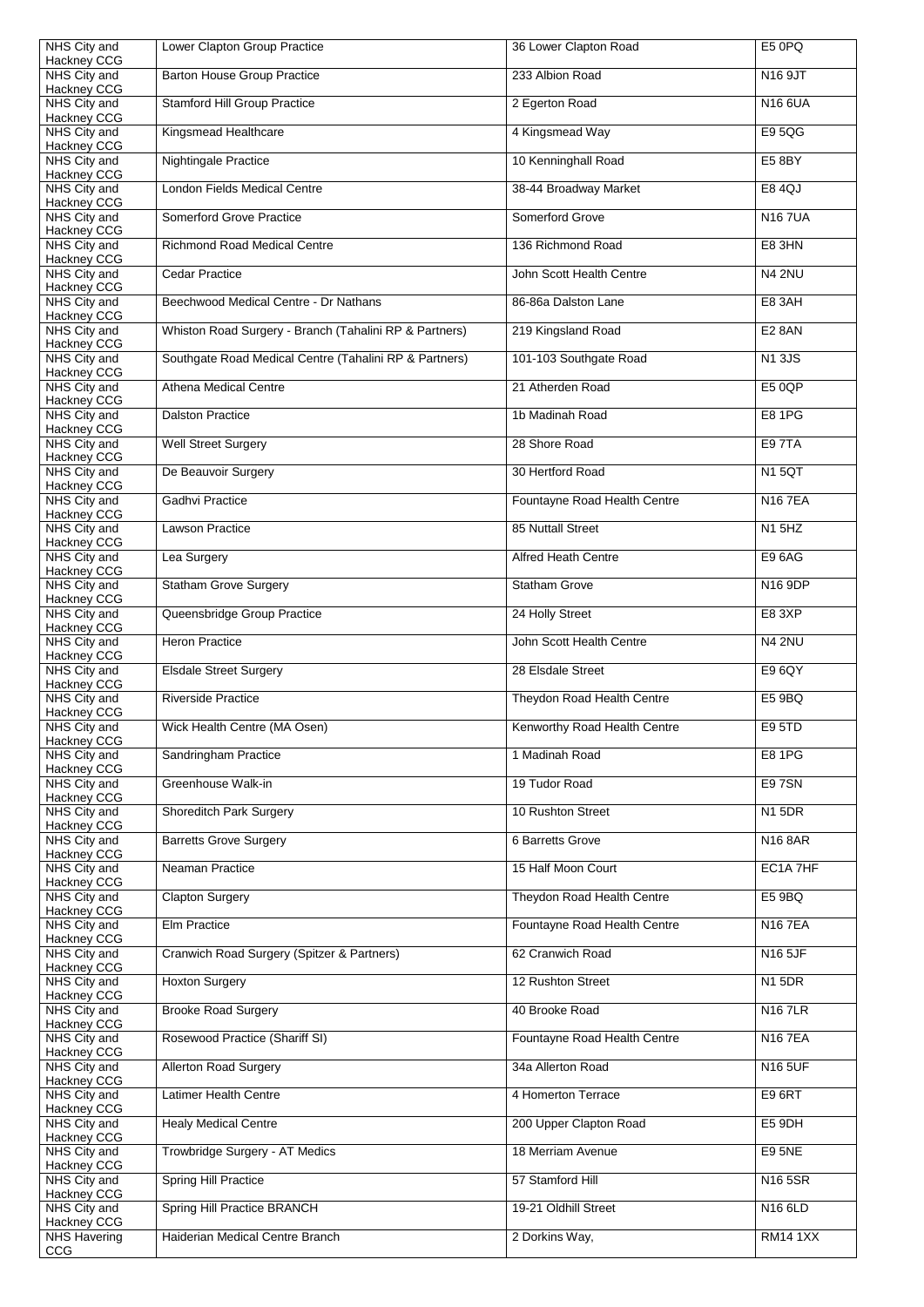| <b>NHS Havering</b>               | <b>Haiderian Medical Centre</b>                                      | 181 Corbets Tey Road        | <b>RM14 2YN</b> |
|-----------------------------------|----------------------------------------------------------------------|-----------------------------|-----------------|
| CCG<br><b>NHS Havering</b><br>CCG | <b>Cranham Village Surgery</b>                                       | 143 Ingrebourne Gardens     | <b>RM14 1BJ</b> |
| <b>NHS Havering</b><br>CCG        | Little Gaynes Surgery (branch of Cranham Village Surgery)            | 1 Little Gaynes Lane        | <b>RM14 2JP</b> |
| <b>NHS Havering</b><br>CCG        | The Greenwood Practice (Branch)                                      | 106 Ardleigh Green Road     | <b>RM11 2LP</b> |
| <b>NHS Havering</b><br>CCG        | The Greenwood Practice                                               | 89 Gubbins Lane             | RM3 0DR         |
| <b>NHS Havering</b><br>CCG        | <b>Maylands Health Care</b>                                          | 300 Upper Rainham Road      | <b>RM12 4EQ</b> |
| <b>NHS Havering</b><br>CCG        | North Street Medical Care (Branch) Formally Dr Haskell's<br>Practice | <b>Ashton Gardens</b>       | RM6 6RT         |
| <b>NHS Havering</b><br>CCG        | North Street Medical Care                                            | 274 North Street            | RM1 4QJ         |
| <b>NHS Havering</b><br>CCG        | <b>Petersfield Surgery</b>                                           | 70 Petersfield Avenue       | RM3 9PD         |
| <b>NHS Havering</b><br>CCG        | St. Edwards Medical Centre (was Mawney)                              | 7 St Edwards Way            | RM1 3DQ         |
| <b>NHS Havering</b><br><b>CCG</b> | <b>Western Road Medical Centre</b>                                   | 99 Western Road             | RM1 3LS         |
| <b>NHS Havering</b><br>CCG        | Harold Hill Health Centre (Dr Kuchhai)                               | Gooshays Drive              | RM3 9SU         |
| <b>NHS Havering</b><br>CCG        | Harold Hill Health Centre (Branch) (Dr Saheecha)                     | 1 Heaton Avenue             | RM37HR          |
| <b>NHS Havering</b><br>CCG        | <b>Central Park Surgery</b>                                          | Gooshays Drive              | RM3 9SU         |
| <b>NHS Havering</b><br>CCG        | Upstairs Surgery (was Dr Hamilton-Smith)                             | <b>Ashton Gardens</b>       | RM6 6RT         |
| <b>NHS Havering</b><br>CCG        | The New Medical Centre                                               | 264 Brentwood Road          | <b>RM2 5SU</b>  |
| <b>NHS Havering</b><br>CCG        | <b>Rosewood Practice</b>                                             | 30 Astra Close              | <b>RM12 5NJ</b> |
| <b>NHS Havering</b><br><b>CCG</b> | <b>High Street Surgery (Dr Pervez)</b>                               | 219 High Street             | <b>RM11 3XT</b> |
| <b>NHS Havering</b><br>CCG        | <b>Wood Lane Surgery</b>                                             | 39 Wood Lane                | <b>RM12 5HX</b> |
| <b>NHS Havering</b><br>CCG        | <b>Lynwood Medical Centre</b>                                        | 4 Lynwood Drive             | RM5 3QL         |
| NHS Havering<br>CCG               | Rush Green MC - Dr B Beheshti                                        | 261 Dagenham Road           | RM7 0XR         |
| <b>NHS Havering</b><br>CCG        | The Surgery (Dr V Patel)                                             | 9 Glanville Drive           | <b>RM11 3SZ</b> |
| <b>NHS Havering</b><br>CCG        | Rush Green MC - Dr S Poologanathan                                   | 261 Dagenham Road           | RM7 0XR         |
| <b>NHS Havering</b><br>CCG        | Dr Chowdhury                                                         | 6 Oak Road                  | RM3 0PT         |
| <b>NHS Havering</b><br>CCG        | <b>Upminster Medical Centre</b>                                      | 224-226 St Mary's Lane      | <b>RM14 3DH</b> |
| <b>NHS Havering</b><br>CCG        | Hornchurch Healthcare                                                | 58b Billet Lane             | <b>RM11 1XA</b> |
| <b>NHS Havering</b><br>CCG        | South Hornchurch Medical Practice                                    | 106 Southend Road           | <b>RM137XJ</b>  |
| <b>NHS Havering</b><br>CCG        | <b>Suttons Avenue Surgery</b>                                        | 24 Suttons Avenue           | <b>RM12 4LF</b> |
| NHS Havering<br>CCG               | Dr Gupta                                                             | 206 Mawney Road             | RM78BU          |
| <b>NHS Havering</b><br>CCG        | <b>Harlow Road Surgery</b>                                           | 1 Harlow Road               | <b>RM137UP</b>  |
| NHS Havering<br>CCG               | The Upminster Bridge Surgery (Dr O'Moore)                            | 126b Upminster Road         | <b>RM12 6PR</b> |
| <b>NHS Havering</b><br>CCG        | <b>Rainham Health Centre</b>                                         | <b>Upminster Road South</b> | <b>RM13 9AB</b> |
| <b>NHS Havering</b><br>CCG        | Dr Kulendran                                                         | 13 - 15 Chase Cross Road    | RM5 3PJ         |
| <b>NHS Havering</b><br>CCG        | The Modern Medical Centre                                            | 195 Rush Green Road         | RM7 0PX         |
| <b>NHS Havering</b><br>CCG        | Ingrebourne Medical Centre                                           | 135 Straight Road           | RM37JJ          |
| <b>NHS Havering</b><br>CCG        | <b>Berwick Surgery</b>                                               | 17 Berwick Road             | <b>RM13 9QU</b> |
| <b>NHS Havering</b><br>CCG        | Dr Marks Practice                                                    | 107 Brentwood Road          | <b>RM1 2SB</b>  |
| <b>NHS Havering</b><br>CCG        | Dr Rahman & Tsoi                                                     | 482 Southend Road           | <b>RM12 5PA</b> |
| <b>NHS Havering</b><br>CCG        | Dr Rahman & Tsoi                                                     | 105 Stanley Road            | <b>RM12 4JP</b> |
| <b>NHS Havering</b><br>CCG        | <b>AbbaMoor Surgery</b>                                              | <b>Gooshays Drive</b>       | <b>RM3 9SU</b>  |
| <b>NHS Havering</b><br><b>CCG</b> | Straight Road Surgery (previously Dr Prasad)                         | 137 Straight Road           | RM37JJ          |
| <b>NHS Havering</b><br>CCG        | Avon Road Surgery                                                    | 108 Avon Road               | <b>RM14 1RG</b> |
| <b>NHS Havering</b><br>CCG        | <b>Billet Lane Medical Practice</b>                                  | 58b Billet Lane             | <b>RM11 1XA</b> |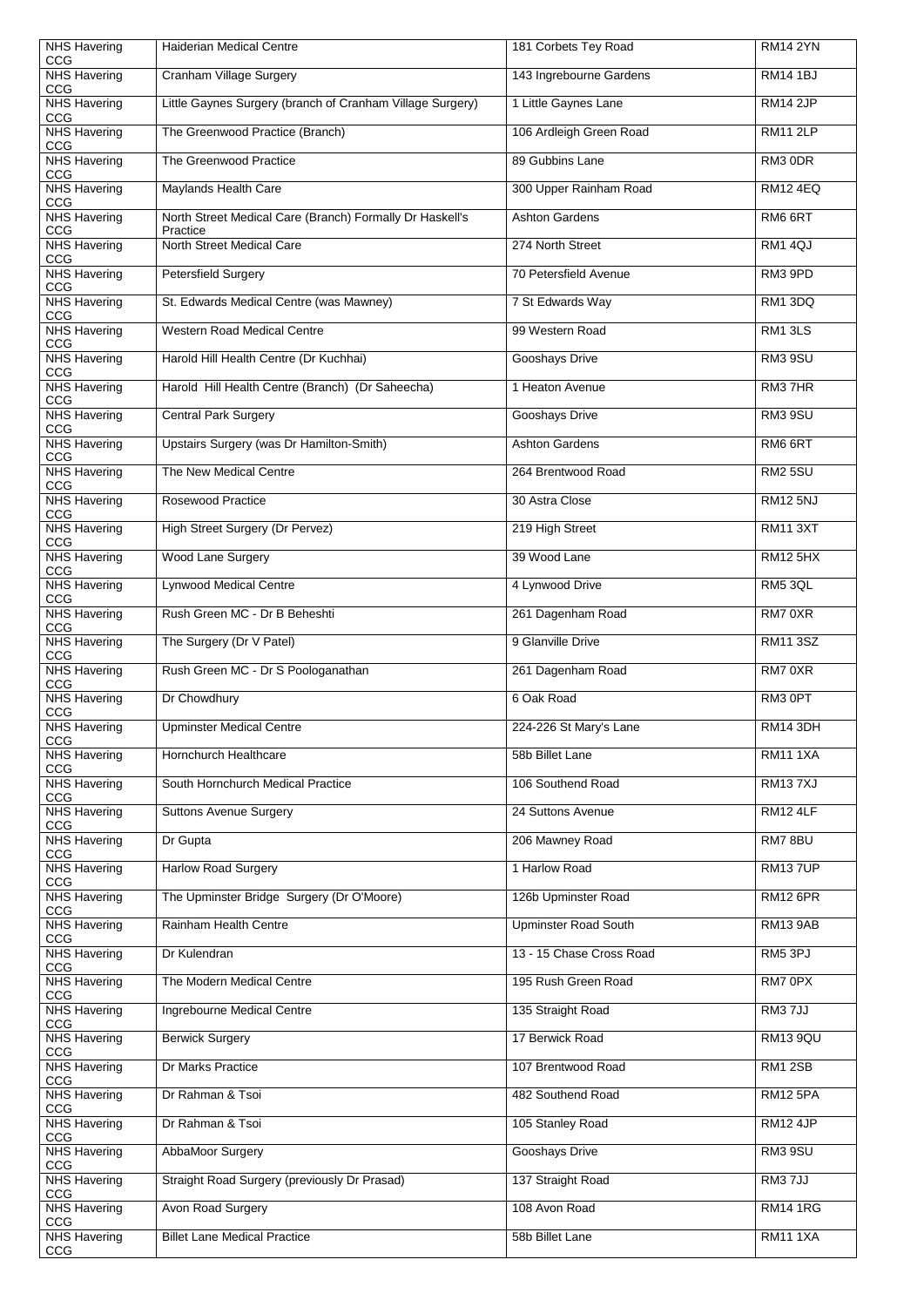| <b>NHS Havering</b><br>CCG      | Chadwell Heath Health Centre (Dr A Patel)                                           | <b>Ashton Gardens</b> | RM6 6RT        |
|---------------------------------|-------------------------------------------------------------------------------------|-----------------------|----------------|
| <b>NHS Havering</b><br>CCG      | <b>Robins Surgery</b>                                                               | <b>Gooshays Drive</b> | RM3 9SU        |
| <b>NHS Havering</b><br>CCG      | Kings Park Surgery (prev Harold Wood Polyclinic)                                    | <b>Gubbins Lane</b>   | RM3 OFE        |
| <b>NHS Newham</b><br><b>CCG</b> | <b>Market Street Health Group</b>                                                   | 52 Market Street      | <b>E6 2RA</b>  |
| <b>NHS Newham</b><br><b>CCG</b> | <b>Shrewsbury Road Surgery</b>                                                      | Shrewsbury Road       | <b>E7 8QP</b>  |
| <b>NHS Newham</b><br>CCG        | <b>Stratford Village Practice</b>                                                   | 50C Romford Road      | E15 4BZ        |
| <b>NHS Newham</b><br>CCG        | St Bartholomew's Surgery                                                            | 292A Barking Road     | E6 3BA         |
| <b>NHS Newham</b><br><b>CCG</b> | <b>Upton Lane Medical Centre</b>                                                    | 75/77 Upton Lane      | E7 9PB         |
| <b>NHS Newham</b><br>CCG        | <b>Star Lane Medical Centre</b>                                                     | 121 Star Lane         | E16 4QH        |
| <b>NHS Newham</b><br>CCG        | Stratford Health Centre - Dr. Anil Shah                                             | 121-123 The Grove     | <b>E15 1EN</b> |
| <b>NHS Newham</b><br>CCG        | <b>Custom House Teaching &amp; Training Medical Practice</b>                        | 16 Freemasons Road    | E16 3NA        |
| <b>NHS Newham</b><br>CCG        | Boleyn Medical Centre - Dr Khan                                                     | 152 Barking Road      | E6 3BD         |
| <b>NHS Newham</b><br>CCG        | Essex Lodge                                                                         | 94 Greengate Street   | E13 0AS        |
| <b>NHS Newham</b><br>CCG        | <b>Greengate Medical Centre</b>                                                     | 497 Barking Road      | E13 8PS        |
| <b>NHS Newham</b><br>CCG        | Lathom Road Medical Centre (Dr N R Patel, Dr Reena Patel &<br>Dr Ravinder Khajuria) | 2A Lathom Road        | <b>E6 2DU</b>  |
| <b>NHS Newham</b><br>CCG        | <b>Wordsworth Health Centre</b>                                                     | 19 Wordsworth Avenue  | E12 6SU        |
| <b>NHS Newham</b><br>CCG        | Newham Vicarage Practice                                                            | 10 Vicarage Lane      | E15 4ES        |
| <b>NHS Newham</b><br>CCG        | Lord Lister Health Centre - The Forest Practice                                     | 121 Woodgrange Road   | E7 0EP         |
| <b>NHS Newham</b><br>CCG        | <b>Plashet Medical Centre</b>                                                       | 152 Plashet Road      | E13 0QT        |
| <b>NHS Newham</b><br>CCG        | <b>Glen Road Medical Centre</b>                                                     | 1-9 Glen Road         | E13 8RU        |
| <b>NHS Newham</b><br>CCG        | <b>Tollgate Medical Centre</b>                                                      | 220 Tollgate Road     | <b>E65JS</b>   |
| <b>NHS Newham</b><br>CCG        | <b>Claremont Clinic</b>                                                             | 459-463 Romford Road  | <b>E7 8AB</b>  |
| <b>NHS Newham</b><br>CCG        | <b>Abbey Road Medical Practice</b>                                                  | 28A Abbey Road        | E15 3LT        |
| <b>NHS Newham</b><br>CCG        | E12 Health Centre                                                                   | The Centre            | E12 6AQ        |
| <b>NHS Newham</b><br>CCG        | The Project Surgery                                                                 | 10 Lettsom Walk       | E13 0LN        |
| <b>NHS Newham</b><br>CCG        | <b>Birchdale Road Medical Centre</b>                                                | 2 Birchdale Road      | <b>E7 8AR</b>  |
| <b>NHS Newham</b><br>CCG        | Lucas Avenue practice                                                               | 1A Lucas Avenue       | E13 0QP        |
| <b>NHS Newham</b><br>CCG        | <b>Cumberland Medical Centre</b>                                                    | 179 Cumberland Road   | E13 8LS        |
| <b>NHS Newham</b><br>CCG        | Sangam Surgery                                                                      | 1 Toronto Avenue      | E12 5JF        |
| <b>NHS Newham</b><br>CCG        | Sangam Surgery- Katherine Road Medical Centre                                       | 511 Katherine Road    | E78DR          |
| <b>NHS Newham</b><br>CCG        | Dr C M Patel's Surgery                                                              | 2 Jephson Road        | E7 8LZ         |
| <b>NHS Newham</b><br>CCG        | St Lukes Medical Centre-The Ruiz Medical Practice                                   | 2 St Luke's Square    | E16 1HT        |
| <b>NHS Newham</b><br>CCG        | <b>Newham Medical Centre</b>                                                        | 576 Green Street      | E13 9DA        |
| <b>NHS Newham</b><br>CCG        | <b>Westbury Road Medical Practice</b>                                               | 32 Westbury Road      | <b>E7 8BU</b>  |
| <b>NHS Newham</b><br>CCG        | E7 Health - (Former Leytonstone Road Medical Centre)                                | 121 Woodgrange Road   | E7 OEP         |
| <b>NHS Newham</b><br>CCG        | <b>East End Medical Centre</b>                                                      | 61 Plashet Road       | E13 0QA        |
| <b>NHS Newham</b><br>CCG        | <b>Balaam Street Practice</b>                                                       | 113 Balaam Street     | E13 8AF        |
| <b>NHS Newham</b><br><b>CCG</b> | <b>Royal Docks Medical Practice</b>                                                 | 21 East Ham Manor Way | <b>E6 5NA</b>  |
| <b>NHS Newham</b><br>CCG        | <b>Woodgrange Medical Practice</b>                                                  | 40 Woodgrange Road    | E7 OQH         |
| <b>NHS Newham</b><br>CCG        | The Manor Park Practice-(Formerly Dr N Bhadra's Surgery)                            | 778 Romford Road      | E12 5JG        |
| <b>NHS Newham</b><br>CCG        | The Vicarage Lane Surgery-(Former Dr Knight Practice)                               | 10 Vicarage Lane      | E15 4ES        |
| <b>NHS Newham</b><br><b>CCG</b> | The Azad Practice (The Boleyn Centre)                                               | 152 Barking Road      | E6 3BD         |
| <b>NHS Newham</b><br>CCG        | E12 Medical Centre (Dr Kugapala's Practice)                                         | 243 High Street North | E12 6SJ        |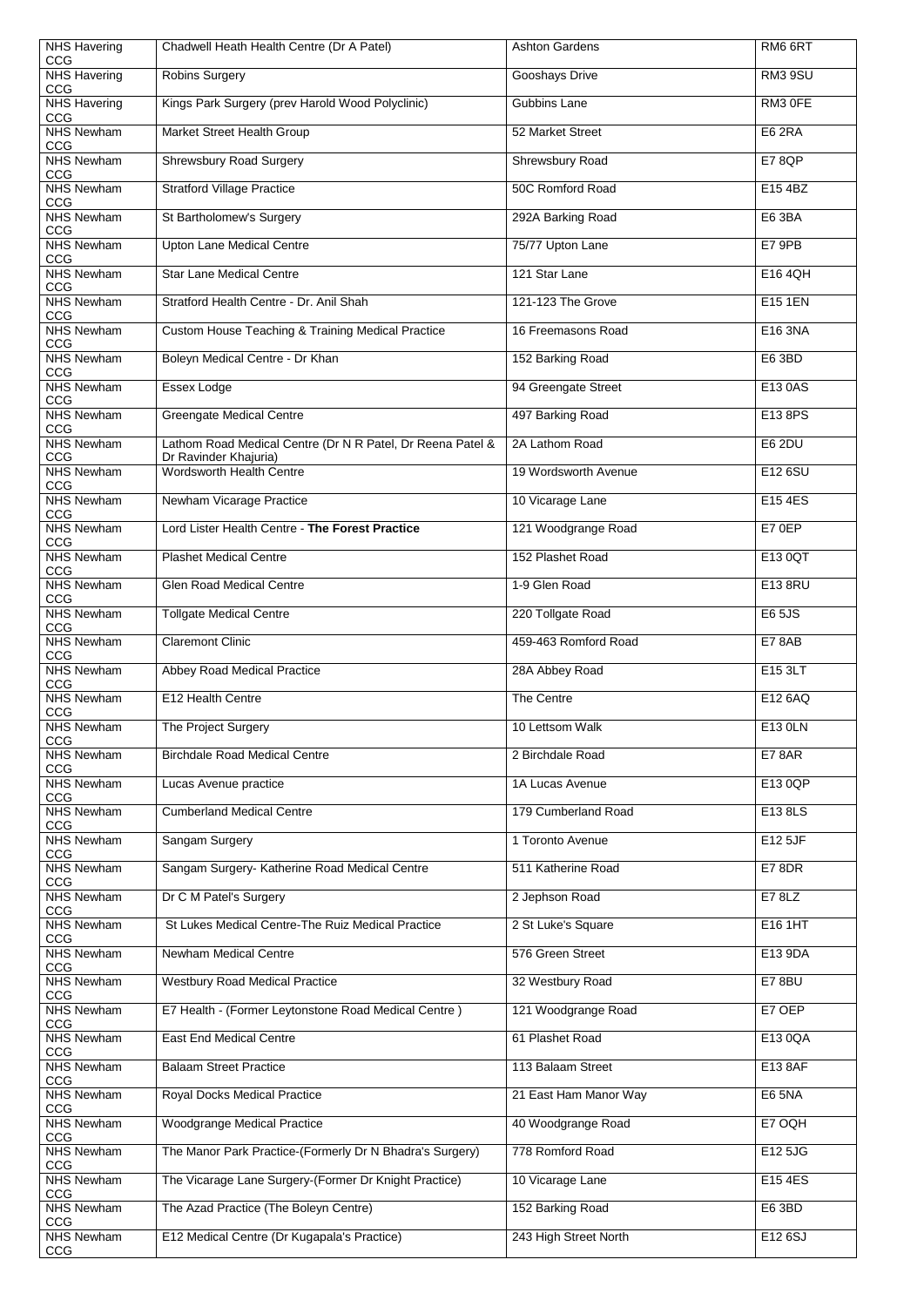| <b>NHS Newham</b><br>CCG           | <b>Newham Transitional Practice</b>                                       | The Centre                    | E12 6AQ        |
|------------------------------------|---------------------------------------------------------------------------|-------------------------------|----------------|
| <b>NHS Newham</b><br>CCG           | <b>Newham Transitional Practice</b>                                       | 10 Vicarage Lane              | E15 4ES        |
| <b>NHS Newham</b><br>CCG           | Dr Krishnamurthy's Surgery                                                | East Ham Memorial Hospital    | <b>E7 8QR</b>  |
| <b>NHS Newham</b><br>CCG           | <b>The Summit Practice</b>                                                | East Ham Memorial Hospital    | <b>E78QR</b>   |
| <b>NHS Newham</b><br>CCG           | Carpenters Road Practice (was Lantern Health)                             | 236-252 High Street           | E15 2JA        |
| <b>NHS Newham</b><br>CCG           | Carpenters Road Practice (was Lantern Health - St Lukes<br>Health Centre) | 2 St. Luke's Square           | E16 1HT        |
| <b>NHS Newham</b><br>CCG           | Carpenters Road Practice (was Lantern Health - Church Road)               | The Centre                    | E12 6AQ        |
| <b>NHS Newham</b><br>CCG           | E16 Health Pontoon Dock                                                   | Royal Wharf                   | 020 3040 0100  |
| <b>NHS Newham</b><br>CCG           | E16 Health Albert Road                                                    | 76 Albert Road                | 020 8104 2222  |
| <b>NHS Newham</b><br>CCG           | <b>Liberty Bridge Road Practice</b>                                       | <b>Ludwig Guttman Centre</b>  | <b>E20 1AS</b> |
| <b>NHS Redbridge</b><br>CCG        | <b>Forest Edge Practice</b>                                               | <b>Hainault Health Centre</b> | IG7 4DF        |
| <b>NHS Redbridge</b><br>CCG        | <b>Gants Hill Medical Centre</b>                                          | 63-65 Ethelbert Gardens       | IG2 6UW        |
| <b>NHS Redbridge</b><br>CCG        | The Palms Medical Centre                                                  | 97-101 Netley Road            | IG2 7NW        |
| <b>NHS Redbridge</b><br>CCG        | <b>Fullwell Cross Medical Centre</b>                                      | 1 Tomswood Hill               | IG6 2HG        |
| <b>NHS Redbridge</b><br>CCG        | <b>Rydal Group Practice</b>                                               | 375 High Road                 | <b>IG8 9QJ</b> |
| <b>NHS Redbridge</b><br>CCG        | The Broadway Surgery                                                      | 3 Broadway Gardens            | IG8 OHF        |
| <b>NHS Redbridge</b><br>CCG        | <b>Glebelands Practice</b>                                                | 2 Glebelands Avenue           | E18 2AD        |
| <b>NHS Redbridge</b><br>CCG        | <b>Ilford Medical Centre</b>                                              | 61 Cleveland Road             | IG1 1EE        |
| <b>NHS Redbridge</b><br>CCG        | The Evergreen Practice                                                    | 26 High Street                | E11 2AQ        |
| <b>NHS Redbridge</b><br>CCG        | <b>Oaktree Medical Centre</b>                                             | 273 275 Green Lane            | IG3 9TJ        |
| <b>NHS Redbridge</b><br>CCG        | <b>Chadwell Heath Surgery</b>                                             | 72 Chadwell Heath Lane        | RM64AF         |
| <b>NHS Redbridge</b><br>CCG        | <b>Wanstead Place Surgery</b>                                             | 45 Wanstead Place             | E11 2SW        |
| <b>NHS Redbridge</b><br>CCG        | <b>Goodmayes Medical Practice</b>                                         | 595 Green Lane                | IG3 9RN        |
| <b>NHS Redbridge</b><br><b>CCG</b> | <b>Balfour Road Surgery</b>                                               | 92 Balfour Road               | IG1 4JE        |
| <b>NHS Redbridge</b><br>CCG        | The Willows Medical Practice                                              | <b>Hainault Health Centre</b> | IG7 4DF        |
| <b>NHS Redbridge</b><br>CCG        | <b>Newbury Park Group Practice</b>                                        | 40 Perrymans Farm Road        | IG2 7LE        |
| <b>NHS Redbridge</b><br>CCG        | <b>Elmhurst Practice</b>                                                  | South Woodford Health Centre  | E18 2QS        |
| <b>NHS Redbridge</b><br>CCG        | Southdene Surgery                                                         | The Shrubberies               | E18 1BD        |
| NHS Redbridge<br>CCG               | Kenwood Gardens Medical Centre (formally Barkingside)                     | <b>Kenwood Gardens</b>        | IG26YG         |
| <b>NHS Redbridge</b><br>CCG        | <b>Ilford Lane Surgery</b>                                                | 417 Ilford Lane               | IG1 2SN        |
| <b>NHS Redbridge</b><br>CCG        | <b>Eastern Avenue Medical Centre</b>                                      | 737 Cranbrook Road            | IG2 6RJ        |
| <b>NHS Redbridge</b><br>CCG        | <b>Hainault Surgery</b>                                                   | 34 New North Road             | IG6 2XG        |
| <b>NHS Redbridge</b><br>CCG        | <b>Goodmayes Medical Centre</b>                                           | 4 Eastwood Road               | IG38XB         |
| NHS Redbridge<br>CCG               | <b>Fullwell Avenue Surgery</b>                                            | 272 Fullwell Avenue           | IG5 0SB        |
| <b>NHS Redbridge</b><br><b>CCG</b> | <b>Heathcote Primary Care Centre</b>                                      | <b>Kenwood Gardens</b>        | IG26YG         |
| <b>NHS Redbridge</b><br>CCG        | Seven Kings Health Centre                                                 | 1 Salisbury Road              | IG38BG         |
| <b>NHS Redbridge</b><br>CCG        | The Shrubberies Medical Centre                                            | 12 The Shrubberies            | E18 1BD        |
| <b>NHS Redbridge</b><br>CCG        | <b>Castleton Road Health Centre</b>                                       | 19 Castleton Road             | IG3 9QW        |
| <b>NHS Redbridge</b><br>CCG        | The Drive Surgery                                                         | 68 The Drive                  | IG1 3HZ        |
| <b>NHS Redbridge</b><br>CCG        | <b>York Road Surgery</b>                                                  | 55 York Road                  | IG1 3AF        |
| <b>NHS Redbridge</b><br>CCG        | Queen Mary Practice                                                       | South Woodford Health Centre  | E18 2QS        |
| <b>NHS Redbridge</b><br>CCG        | Clayhall Group Practice - main                                            | 14 Clayhall Avenue            | IG5 0LG        |
| <b>NHS Redbridge</b><br>CCG        | Roding Lane (Branch)                                                      | 2 Roding Lane North           | IG88NR         |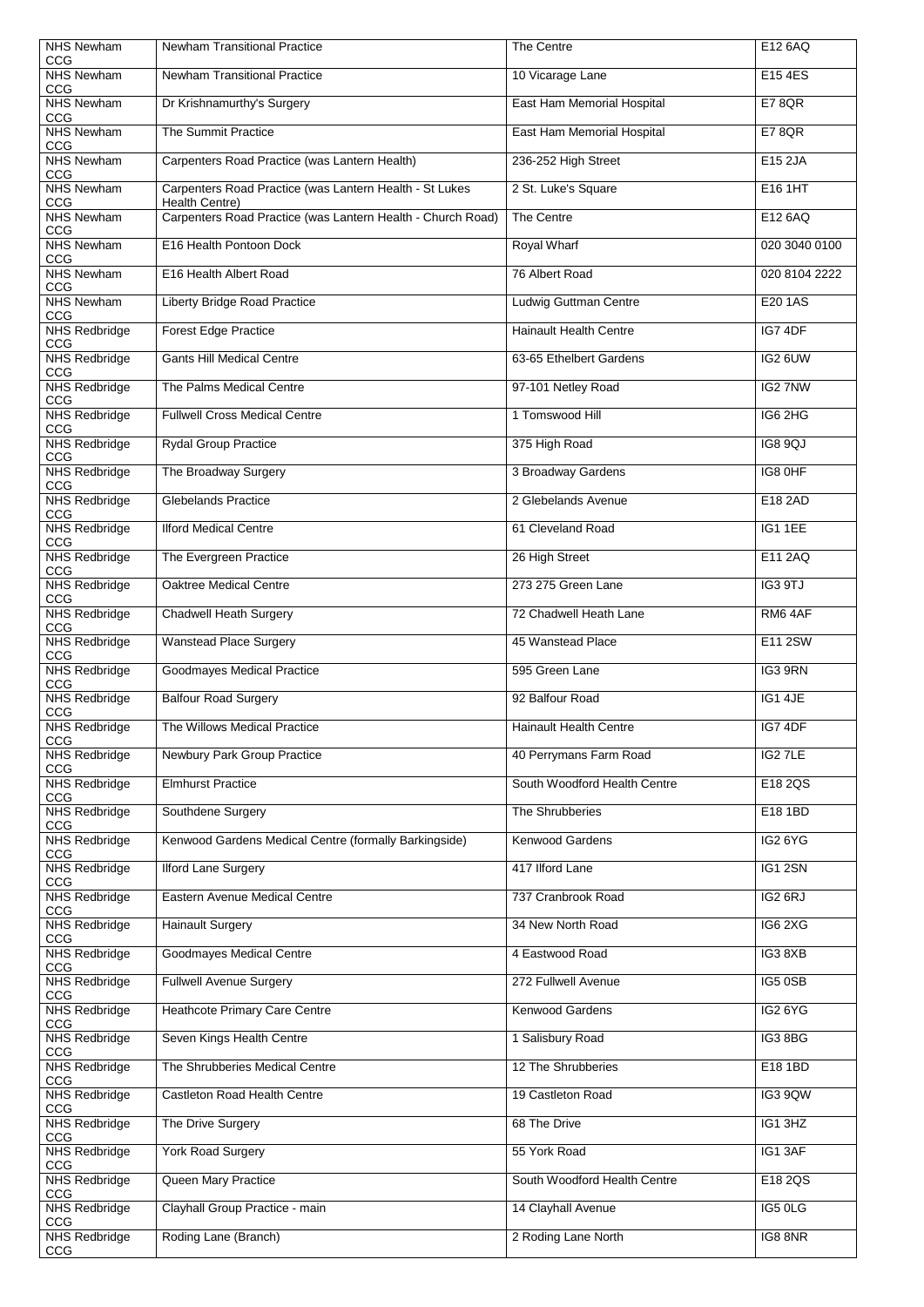| <b>NHS Redbridge</b><br><b>CCG</b>               | Mathukia's Surgery                     | 281 Ilford Lane                    | IG1 2SF            |
|--------------------------------------------------|----------------------------------------|------------------------------------|--------------------|
| <b>NHS Redbridge</b>                             | <b>Cranbrook Surgery</b>               | 737 Cranbrook Road                 | IG2 6RJ            |
| CCG<br><b>NHS Redbridge</b>                      | St. Clements Surgery                   | 38 Bathhurst Road                  | IG1 4LA            |
| CCG<br><b>NHS Redbridge</b>                      | The Redbridge Surgery                  | 49 Windermere Gardens              | IG4 5BZ            |
| <b>CCG</b><br><b>NHS Redbridge</b><br><b>CCG</b> | Fencepiece Road Medical Centre         | 83 Fencepiece Road                 | IG6 2NB            |
| <b>NHS Redbridge</b><br><b>CCG</b>               | <b>Aldersbrook Medical Centre</b>      | 65 Aldersbrook Road                | E12 5DL            |
| <b>NHS Redbridge</b>                             | The Doctor's House                     | 40 Cameron Road                    | IG3 8LF            |
| <b>CCG</b><br><b>NHS Redbridge</b><br>CCG        | <b>Grove Surgery</b>                   | 200-202 Chadwell Heath Lane        | RM6 4YU            |
| <b>NHS Redbridge</b>                             | <b>Granville Medical Centre</b>        | 4 Granville Road                   | IG1 4JY            |
| <b>CCG</b><br><b>NHS Redbridge</b>               | The Loxford Surgery                    | Loxford Polyclinic                 | IG1 2SN            |
| CCG<br><b>NHS Tower</b><br><b>Hamlets CCG</b>    | <b>Albion Health Centre</b>            | 333 Whitechapel Road               | <b>E11BU</b>       |
| <b>NHS Tower</b><br><b>Hamlets CCG</b>           | <b>Mission Practice</b>                | 208 Cambridge Heath Road           | <b>E2 9LS</b>      |
| <b>NHS Tower</b><br><b>Hamlets CCG</b>           | Gough Walk Practice (Selvan)           | 21 Newby Place                     | E14 0EY            |
| <b>NHS Tower</b><br><b>Hamlets CCG</b>           | <b>Ruston Street Practice</b>          | <b>Ruston Street</b>               | <b>E3 2LR</b>      |
| <b>NHS Tower</b><br><b>Hamlets CCG</b>           | <b>Jubilee Street Practice</b>         | 368-374 Commercial Road            | E1 OLS             |
| <b>NHS Tower</b><br><b>Hamlets CCG</b>           | St Stephens Health Centre              | <b>Bow Community Hall</b>          | E3 5ED             |
| <b>NHS Tower</b>                                 | Goodman's Fields Medical Practice      | 44-56 Hessel Street                | <b>E1 2QA</b>      |
| <b>Hamlets CCG</b><br><b>NHS Tower</b>           | <b>Harley Grove Medical Centre</b>     | 15 Harley Grove                    | <b>E3 2AT</b>      |
| <b>Hamlets CCG</b><br><b>NHS Tower</b>           | <b>Strouts Place Medical Centre</b>    | 3 Strouts Place                    | <b>E27QU</b>       |
| <b>Hamlets CCG</b><br><b>NHS Tower</b>           | <b>Limehouse Practice</b>              | <b>Gill Street Health Clinic</b>   | E14 8HQ            |
| <b>Hamlets CCG</b><br><b>NHS Tower</b>           | Grove Road Practice (Shah)             | 3 Ivanhoe house                    | E3 5TW             |
| <b>Hamlets CCG</b><br><b>NHS Tower</b>           | <b>Chrisp Street Health Centre</b>     | 100 Chrisp Street                  | E14 6PG            |
| <b>Hamlets CCG</b><br><b>NHS Tower</b>           | <b>Wapping Group Practice</b>          | 22 Wapping Lane                    | E1W 2RL            |
| <b>Hamlets CCG</b><br><b>NHS Tower</b>           | <b>Spitalfields Practice</b>           | 20 Old Montague Street             | E1 5PB             |
| <b>Hamlets CCG</b><br><b>NHS Tower</b>           | <b>Bethnal Green Health Centre</b>     | 60 Florida Street                  | <b>E26LL</b>       |
| <b>Hamlets CCG</b><br><b>NHS Tower</b>           | Harford Health (Stepney)               | 115 Harford Street                 | <b>E14FG</b>       |
| <b>Hamlets CCG</b><br><b>NHS Tower</b>           | <b>City Square Medical Group</b>       | 14 Deancross Street                | E1 2QA             |
| <b>Hamlets CCG</b><br><b>NHS Tower</b>           | Merchant Street Practice (Rana)        | 5 Merchant Street                  | E3 4LJ             |
| <b>Hamlets CCG</b><br><b>NHS Tower</b>           | XX Place                               | Alderney Bldng, Mile End Hosp      | E1 4DG             |
| <b>Hamlets CCG</b><br><b>NHS Tower</b>           | <b>Bromley by Bow Health Centre</b>    | <b>St Leonard's Street</b>         | E3 3BT             |
| <b>Hamlets CCG</b><br><b>NHS Tower</b>           | Globe Town Surgery - University Branch | <b>Grnd Flr Geography Building</b> | <b>E14NS</b>       |
| <b>Hamlets CCG</b><br><b>NHS Tower</b>           | <b>Sutton's Wharf Health Centre</b>    | 26 Palmers Road                    | E <sub>2</sub> OFA |
| <b>Hamlets CCG</b><br><b>NHS Tower</b>           | <b>Island Medical Centre</b>           | <b>Roserton Street</b>             | E14 3PG            |
| <b>Hamlets CCG</b><br><b>NHS Tower</b>           | <b>Docklands Medical Centre</b>        | 100 Spindrift Avenue               | E14 9WU            |
| <b>Hamlets CCG</b><br><b>NHS Tower</b>           | <b>Stroudley Walk Practice</b>         | 38 Stroudley Walk                  | E3 3EW             |
| <b>Hamlets CCG</b><br><b>NHS Tower</b>           | <b>Tredegar Practice</b>               | 35 St. Stephens Road               | E3 5JD             |
| Hamlets CCG<br><b>NHS Tower</b>                  | <b>Aberfeldy Practice</b>              | <b>2A Ettrick Street</b>           | E14 0PU            |
| <b>Hamlets CCG</b><br><b>NHS Tower</b>           | <b>Island Health</b>                   | 145 East Ferry Road                | E14 3BQ            |
| Hamlets CCG<br><b>NHS Tower</b>                  | St Pauls Way Medical Centre            | First Floor 11 Selsey Street       | E14 7LJ            |
| <b>Hamlets CCG</b><br><b>NHS Tower</b>           | <b>Blithehale Medical Practice</b>     | 22 Dunbridge Street                | <b>E2 6JA</b>      |
| <b>Hamlets CCG</b><br><b>NHS Tower</b>           | <b>St Katherine Docks Practice</b>     | 12-14 Nightingale House            | <b>E1W 1UA</b>     |
| <b>Hamlets CCG</b><br><b>NHS Tower</b>           | Health E1                              | <b>Homeless Medical Centre</b>     | <b>E16PU</b>       |
| <b>Hamlets CCG</b><br><b>NHS Tower</b>           | <b>Barkantine Practice</b>             | 121 Westferry Road                 | E14 8JH            |
| <b>Hamlets CCG</b>                               |                                        |                                    |                    |